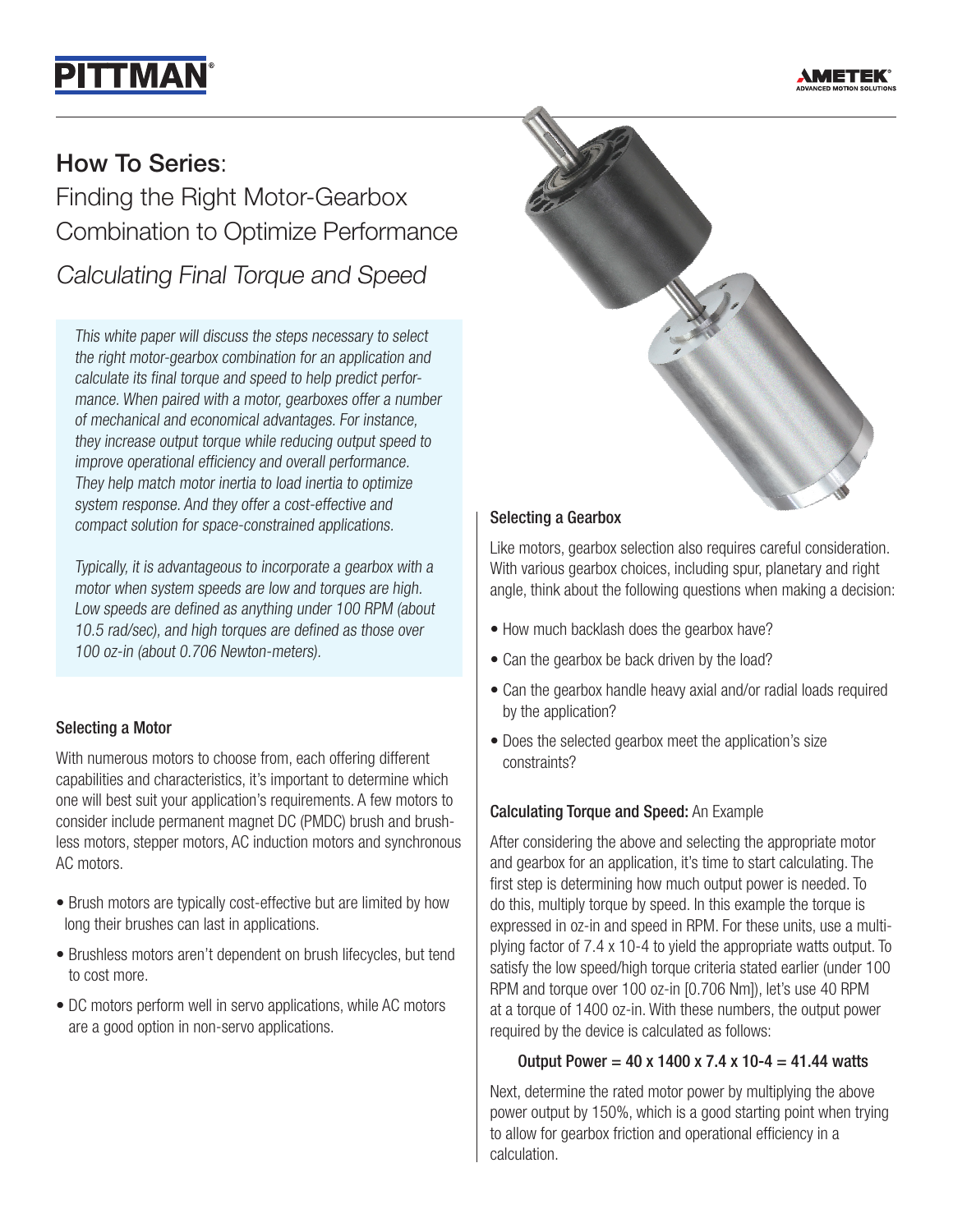#### Rated Motor Power =  $41.44 \times 1.5 = 62.16$  watts

Now it's time to consider and select specific components for this example application. Based on the criteria described in "Selecting a Motor," the PMDC brush motor was selected for the application in this example. This example also uses AMETEK Pittman solutions because there are both brush and brushless motors to choose from, as well as spur and planetary gearboxes.



| <b>SPECIFICATION</b>           | <b>UNITS</b> | <b>PART NUMBER PREFIX: DC054B-4-XX</b> |        |        |        |        |        |        |        |  |
|--------------------------------|--------------|----------------------------------------|--------|--------|--------|--------|--------|--------|--------|--|
|                                |              | 12 <sup>1</sup>                        | 15.2   | 19.2   | 24.0   | 30.3   | 38.2   | 48.0   | 60.6   |  |
| Supply Voltage                 | <b>VDC</b>   | 12.0                                   | 15.2   | 19.1   | 24.0   | 30.3   | 38.2   | 48.0   | 60.6   |  |
| <b>Continuous Torque</b>       | oz-in        | 26                                     | 26     | 26     | 26     | 26     | 26     | 26     | 26     |  |
|                                | <b>Nm</b>    | 0.1836                                 | 0.1836 | 0.1836 | 0.1836 | 0.1836 | 0.1836 | 0.1836 | 0.1836 |  |
| Speed @ Cont. Torque           | <b>RPM</b>   | 3130                                   | 3190   | 3190   | 3200   | 3240   | 3230   | 3220   | 3200   |  |
| Current @ Cont. Torque         | Amps (A)     | 7.34                                   | 5.87   | 4.64   | 3.67   | 2.94   | 2.32   | 1.83   | 1.44   |  |
| <b>Continuous Output Power</b> | Watts (W)    | 60                                     | 61     | 61     | 62     | 62     | 62     | 62     | 62     |  |
| <b>Motor Constant</b>          | oz-in/sgrt W | 8.3                                    | 8.4    | 8.5    | 8.6    | 8.7    | 8.7    | 8.7    | 8.8    |  |
|                                | Nm/sart W    | 0.059                                  | 0.059  | 0.06   | 0.061  | 0.061  | 0.061  | 0.061  | 0.062  |  |

Fig. 1: Brush Commutated DC Servo Motor Data Sheet, Part Number DC054B-4

The smallest unit offered is a DC054B-4 (14204), rated at 62 watts continuous output power, as shown above.

| <b>SPECIFICATION</b>  | <b>UNITS</b> | REDUCTION RATIO DESIGNATION. PART NUMBER PREFIX: G40A-XX |                     |           |           |       |           |           |  |  |
|-----------------------|--------------|----------------------------------------------------------|---------------------|-----------|-----------|-------|-----------|-----------|--|--|
|                       |              | 4.1                                                      | $17.\overline{3:1}$ | 24:1      | 75.1:1    | 144:1 | 325.5:1   | 864:1     |  |  |
| Maximum Load          | oz-in        | 2000                                                     | 2000                | 2000      | 2000      | 2000  | 2000      | 2000      |  |  |
|                       | <b>Nm</b>    | 14.12                                                    | 14.12               | 14.12     | 14.12     | 14.12 | 14.12     | 14.12     |  |  |
| Weight (Mass)         | 0Z           | 9                                                        | 11                  | 11        | 13        | 13    | 15        | 15        |  |  |
|                       | g            | 255.1                                                    | 311.8               | 311.8     | 368.5     | 368.5 | 425.2     | 425.2     |  |  |
| Length $(L)$          | inches       | 1.400                                                    | 1.700               | 1.700     | 2.000     | 2.000 | 2.300     | 2.300     |  |  |
|                       | mm           | 35.6                                                     | 43.2                | 43.2      | 50.8      | 50.8  | 58.4      | 58.4      |  |  |
| Exact Ratio           |              | 4/1                                                      | 52/3                | 24/1      | 676/9     | 144/1 | 8788/27   | 864/1     |  |  |
| Efficiency            |              | 0.90                                                     | 0.81                | 0.81      | 0.73      | 0.73  | 0.65      | 0.65      |  |  |
| <b>Shaft Rotation</b> |              | <b>CW</b>                                                | <b>CW</b>           | <b>CW</b> | <b>CW</b> | CW    | <b>CW</b> | <b>CW</b> |  |  |



Fig. 2: To select the gearbox, find all those listed that have a continuous torque rating of at least 1400 oz-in. One such gearbox is the G40A planetary series, shown above.